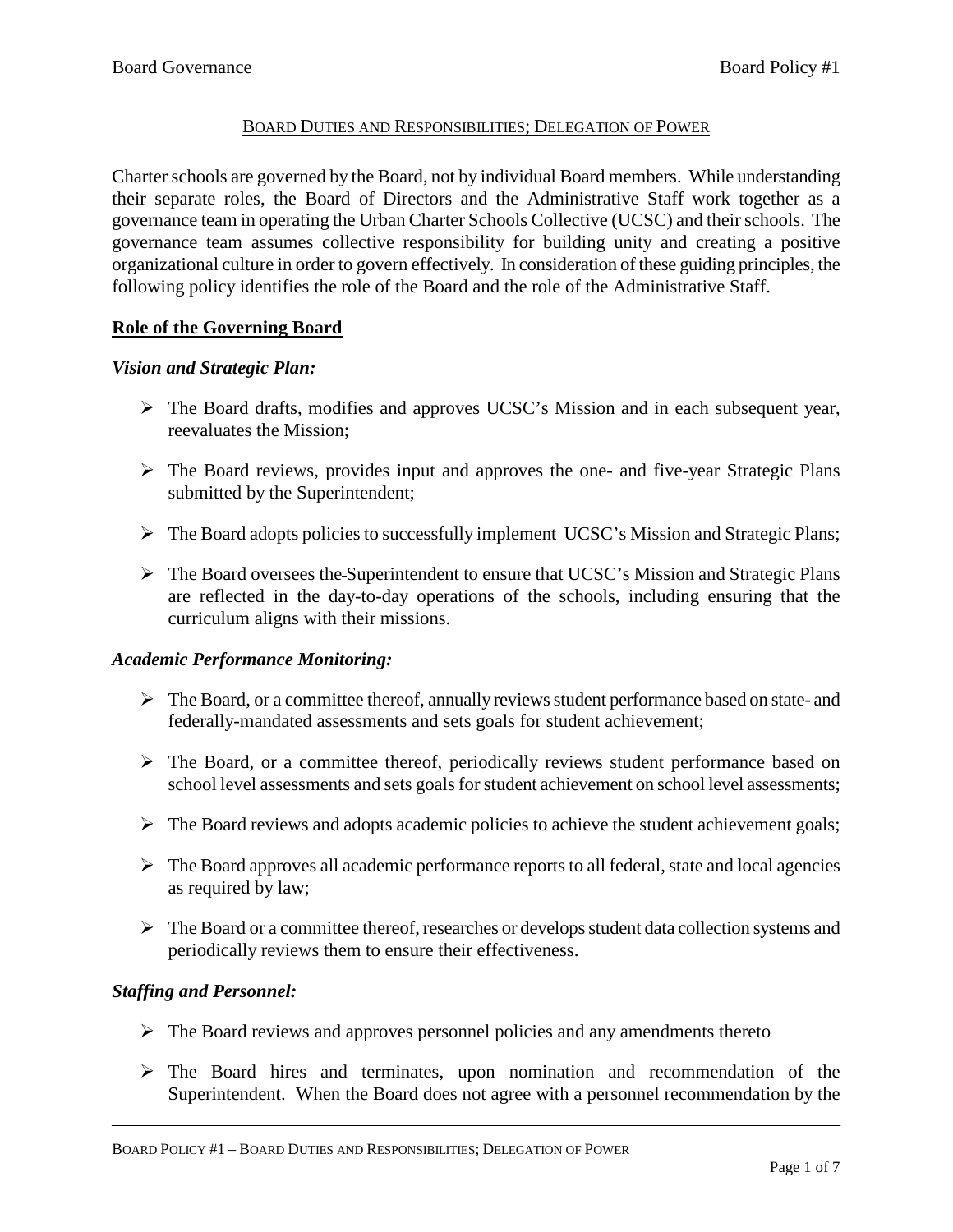Superintendent, the decision of the Board is final after further consideration appropriate to the circumstances;

- $\triangleright$  The Board hires, evaluates, and terminates the employment of the Superintendent;
- $\triangleright$  The Board establishes and communicates priorities to the Superintendent;
- $\triangleright$  The Board annually reviews the Superintendent's performance;
- $\triangleright$  The Board establishes and annually reviews the Superintendent's succession and recruitment plans;
- $\triangleright$  The Board approves the salaries and compensation policies for all UCSC School personnel in compliance with any applicable state laws and collective bargaining procedures (if applicable);
- $\triangleright$  The Board hears and decides employee grievances (only applicable if employees are given grievance rights under a contract or collective bargaining agreement).

### *Parent, Student and Community Relations*

- $\triangleright$  The Board, or a committee thereof, hears and decides student expulsion recommendations;
- $\triangleright$  The Board, or a committee thereof, hears and decides student suspension appeals;
- $\triangleright$  The Board reviews and approves student and parent policies and any proposed amendments thereto;
- $\triangleright$  As needed, the Board communicates with the media and community at large consistent with its Mission and Vision.

#### *Finance and Budget*

- $\triangleright$  The Board reviews and approves the fiscal management and internal controls policies and any proposed amendments thereto;
- $\triangleright$  The Board reviews and approves the school's annual academic calendar and class schedule;
- $\triangleright$  The Board, or a committee thereof, solicits and selects its independent financial auditor, oversees the auditor's work,  $\frac{d}{dt}$  receives, and approves the auditor's report(s);
- $\triangleright$  The Board, or a committee thereof, reviews, adopts and amends the annual budget financial statements;
- $\triangleright$  The Board monitors the responses to the audit report and implementation thereof.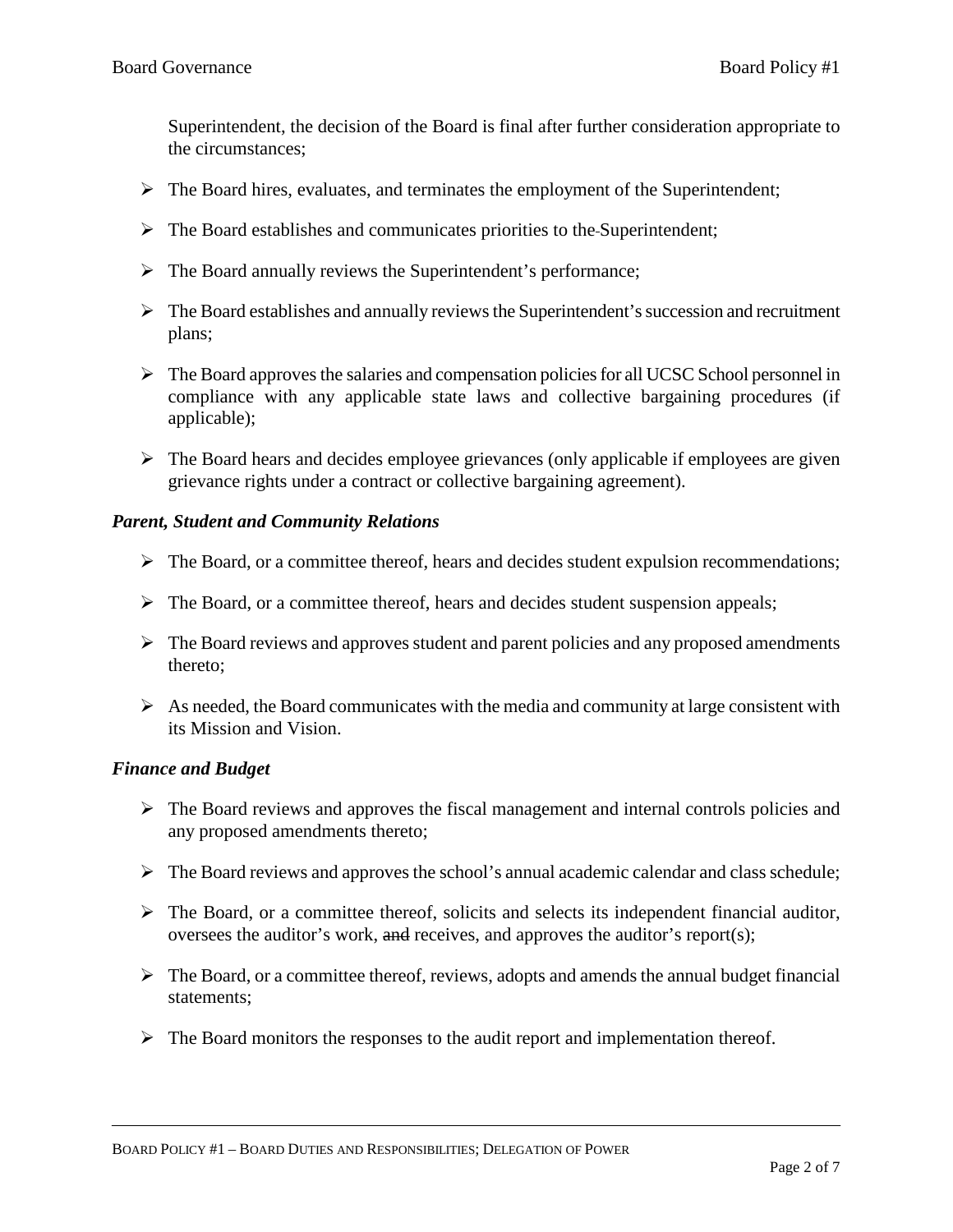## *Facilities*

- $\triangleright$  The Board approves financing and building contracts;
- $\triangleright$  The Board approves construction and remodeling of facilities;
- $\triangleright$  The Board approves funding and facilities options;
- $\triangleright$  The Board approves recommendations on facilities needs and policies.

## *Board Internal Business*

- $\triangleright$  The Board drafts, reviews and approves board policies and amendments thereto;
- $\triangleright$  The Board recruits prospective Board members:
- $\triangleright$  The Board orients new Board members;
- $\triangleright$  The Board, as needed, provides training to its members;
- $\triangleright$  The Board develops and implements a yearly Board self-evaluation. From time to time, the Board re-evaluates its self-evaluation process.

## *Charter Performance and Renewal*

- $\triangleright$  The Board annually reviews the school performance reports;
- $\triangleright$  The Board, as needed, reviews charter school renewal proposals and reports.

## **Delegation of Power to the Superintendent's Office**

The Board delegates the following powers as indicated below:

## *Vision and Strategic Plan:*

 The Superintendent's Office assists the Board in overseeing School Principals to ensure that its Mission and Strategic Plans are reflected in the day-to-day operations of schools, including ensuring that the curriculum aligns with the Schools' Mission.

## *Academic Performance Monitoring:*

- $\triangleright$  The Superintendent's Office assists the Board in reviewing student performance based on school level assessments and set goals for student achievement on school level assessments;
- $\triangleright$  The Superintendent's Office assists the Board in researching or developing student data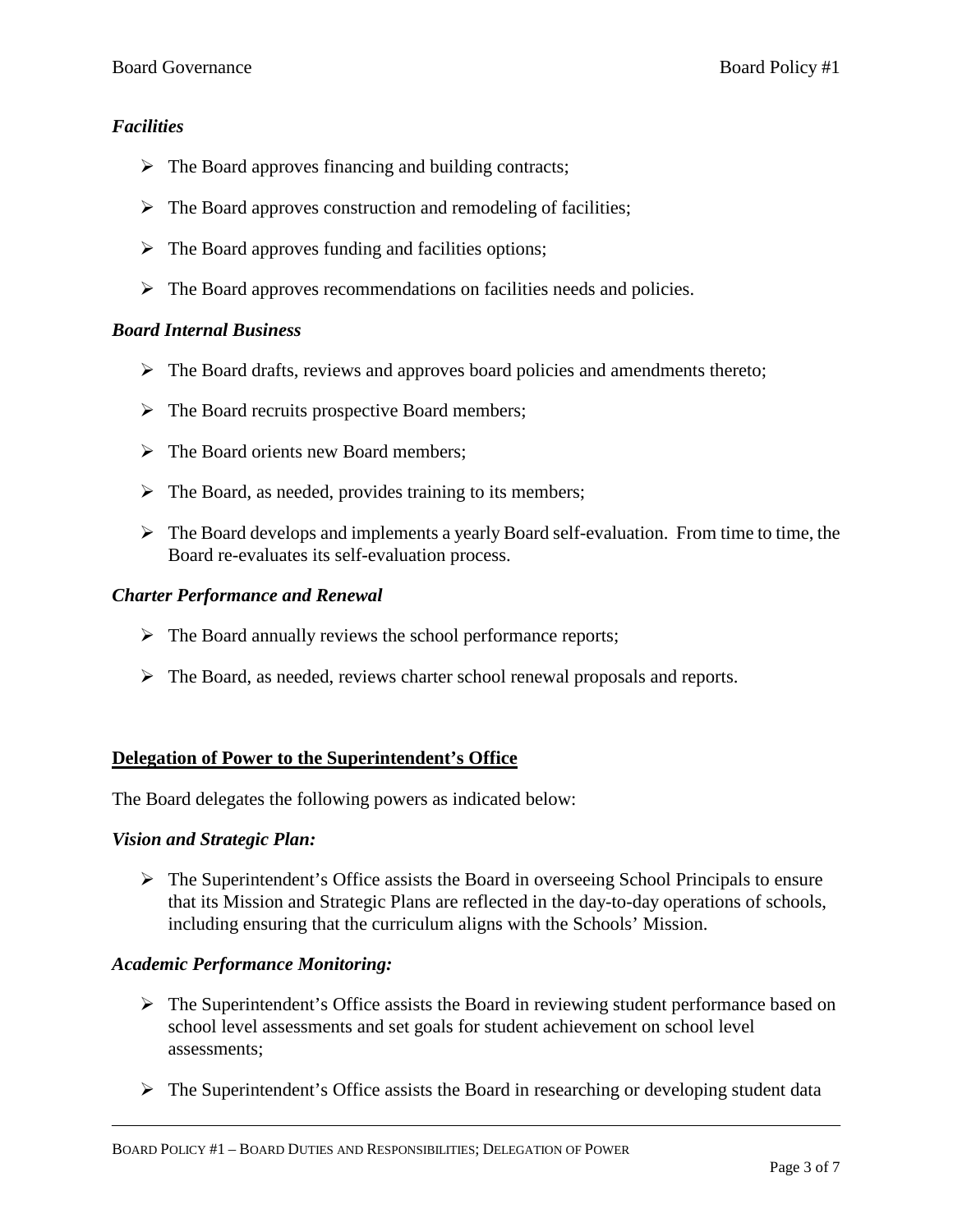collection systems and periodically reviewing them to ensure their effectiveness.

### *Staffing and Personnel:*

- The Superintendent's Office organizes and manages the Human Resource (HR) process, including but not limited to advertising, recruiting, hiring, preparing payroll, and recommending personnel policy to the Board;
- $\triangleright$  The Superintendent's Office creates the tools for staff evaluation as adopted by the Board;
- $\triangleright$  The Superintendent's Office recommends the salaries for all UCSC personnel in compliance with Board policies and any applicable state law to the Board for final approval.

### *Parent, Student and Community Relations*

- $\triangleright$  The Superintendent's Office, serving as the hearing office, coordinates the processes for recommended expulsions and suspension appeals;
- $\triangleright$  The Superintendent's Office, on the behalf of the Board, communicates with the media and community at large consistent with the mission and vision of both UCSC and its Schools.

### *Finance and Budget*

- $\triangleright$  The Superintendent's Office working in collaboration with School Principals and Academy Councils to draft and subsequently implement the Board adopted fiscal policies, by, among other things, adopting appropriate procedures and training staff on the policies and procedures. The Superintendent's Office drafts amendments to the fiscal policies, and presents them to the Board for approval;
- $\triangleright$  The Superintendent's Office, working in collaboration with School Principals and Academy Councils, has the primary responsibility to draft and submit to the Board the quarterly and yearly budget drafts;
- $\triangleright$  The Superintendent's Office, working in collaboration with School Principals and Academy Councils, has the primary responsibility to draft and submit to the Board the final quarterly and yearly budgets and other required financial statements;
- $\triangleright$  The Superintendent's Office, working in collaboration with School Principals and Academy Councils implements the responses to the audit report as instructed by the Board.

## *Facilities*

- $\triangleright$  The Superintendent's Office, on behalf of the Board enters into financing and building contracts, including the Prop. 39 facilities use process;
- $\triangleright$  The Superintendent's Office recommends construction and remodeling of facilities;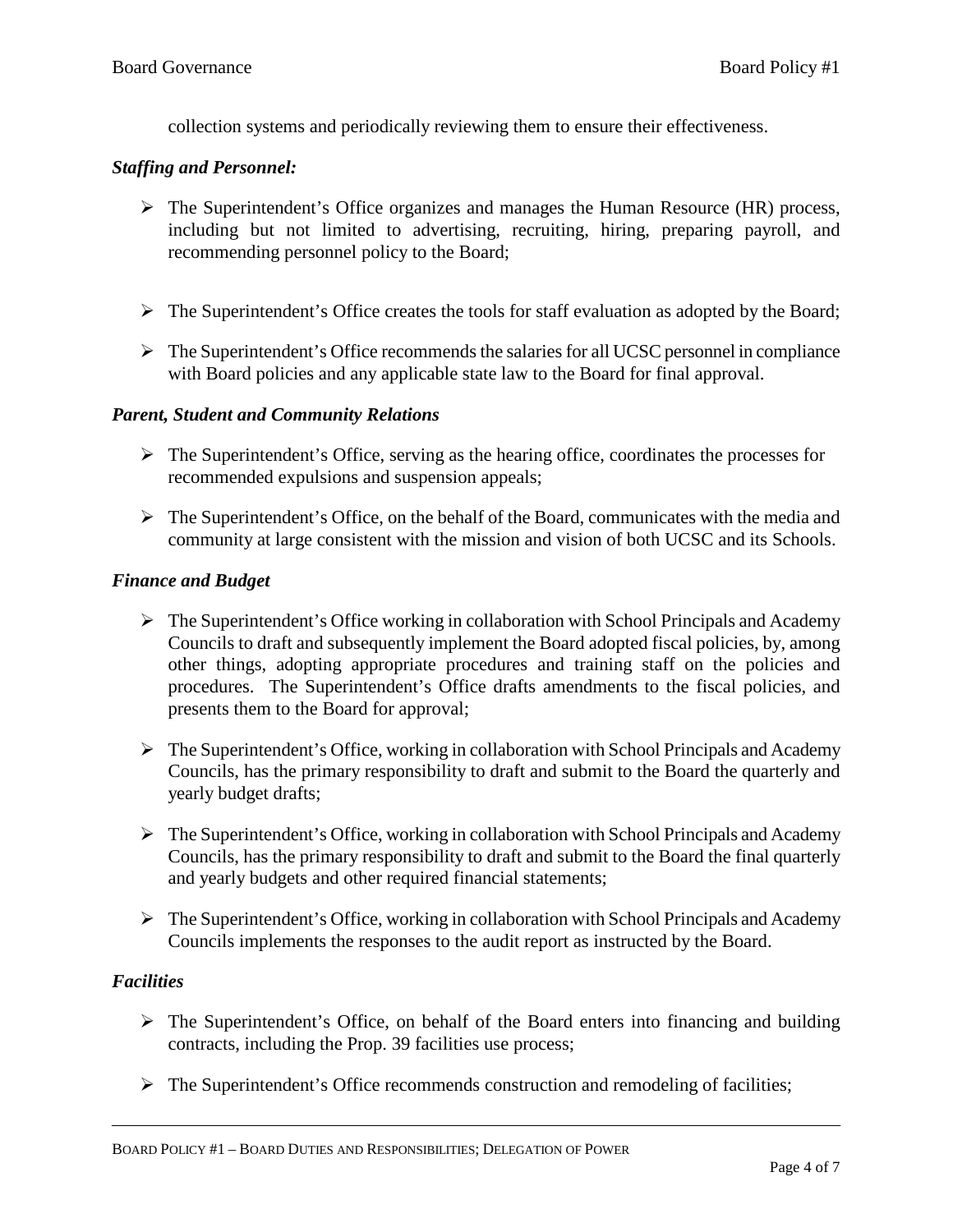- $\triangleright$  The Superintendent's Office researches school sites as needed, and funding and facilities options;
- $\triangleright$  The Superintendent's Office makes recommendations on facilities needs and policies;
- The Superintendent's Office conducts capital campaigns as needed.

### *Board Internal Business*

- $\triangleright$  The Superintendent's Office assists the Board in drafting policies and amendments thereto;
- $\triangleright$  The Superintendent's Office assists the Board in orienting new Board members;
- $\triangleright$  The Superintendent's Office assists the Board in developing and implementing an annual Board self-evaluation;
- The Superintendent's Office assists the Board in developing agendas for Board meetings.

### *Charter Performance Renewal*

- $\triangleright$  The Superintendent's Office provides assistance as needed, to School Principals and Academy Councils in annually drafting any required school performance reports for Board review, including the Annual Programmatic Audit required by the Memorandum of Understanding (MOU);
- The Superintendent's Office provides assistance as needed, to School Principals and Academy Councils, as needed, in drafting charter school renewal proposals and reports.

#### **Delegation of Power to UCSC School Principals**

The Board delegates the following powers as indicated below:

#### *Vision and Strategic Plan:*

- $\triangleright$  School Principals and Academy Councils provide input to the Board when it drafts, modifies and approves its Mission and in each subsequent year when it reevaluates its Mission;
- $\triangleright$  School Principals and Academy Councils draft and submit their one- and five-year Strategic Plans to the Board;
- $\triangleright$  School Principals and Academy Councils implement the Board-adopted policies to implement UCSC Schools' Mission and Strategic Plans, by among other things adopting appropriate procedures and training staff on the policies and procedures.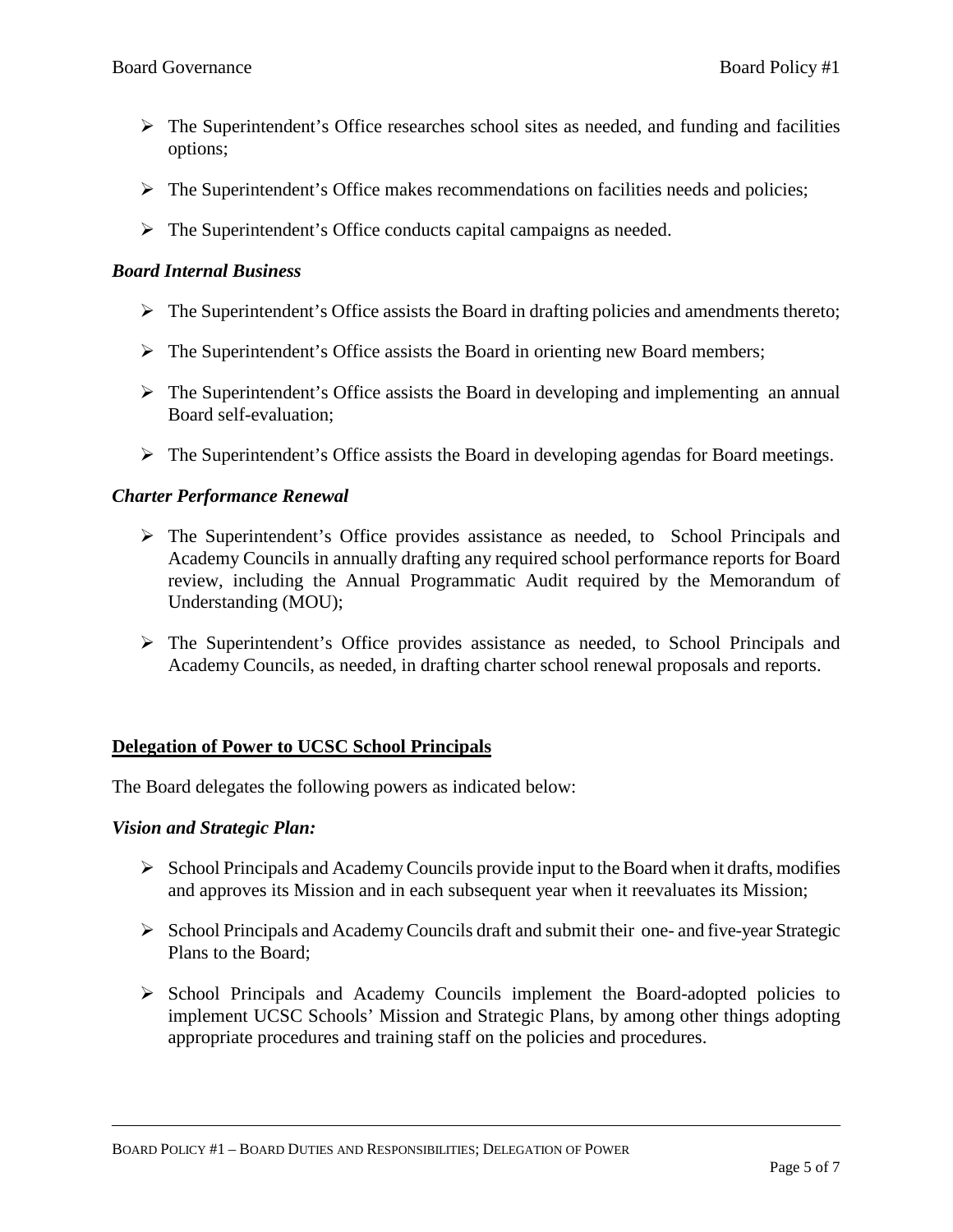## *Academic Performance Monitoring:*

- $\triangleright$  School Principals create a report reflecting student performance based on state- and federally-mandated assessments, provide a copy to the Board, review the performance with the Board, or a committee thereof, and provide input to the Board when setting goals for student achievement on national assessments. School Principals implement the goals for student achievement on such assessments;
- $\triangleright$  School Principals quarterly create a report reflecting student performance based on school level assessments, provide a copy to the Board, review the performance with the Board or a committee thereof, and provide input to the Board when setting goals for student assessment on school level assessments. School Principalsimplement the goals for student achievement on school level assessments;
- $\triangleright$  School Principals implement Board adopted policies to achieve the student achievement goals, by among other things, adopting appropriate procedures and training staff on policies and procedures;
- $\triangleright$  School Principals create all academic performance reports required by all federal, state and local agencies as required by law and provide them to the Board for approval;
- $\triangleright$  School Principals and Academy Councils develop school calendars and class schedules and provide them to the Board for approval.

# *Staffing and Personnel:*

- $\triangleright$  Policy Committee (a subcommittee of the Board) drafts all personnel policies and presents them to the Board for review and approval. School Principals can also recommend any proposed amendments to the committee for review;
- $\triangleright$  Principals nominate and recommend hiring and terminating all school personnel other than the Principal and present those nominations and recommendations to the Superintendent to submit to the Board for final approval or rejection. School Principals ensures that all school personnel are evaluated on a yearly basis;
- $\triangleright$  School Principals implement all personnel policies, including school internal complaint procedures. If applicable, School Principals present employee grievances to the Board, which hears and decides them (only applicable if employees are given grievance rights under a contract or collective bargaining agreement).

# *Parent, Student and Community Relations*

- $\triangleright$  School Principals implement policies and procedures adopted for student expulsion and recommends student expulsions to the Board, upon completion of the school-level procedures;
- $\triangleright$  School Principals follow policies and procedures adopted for student suspensions and refers